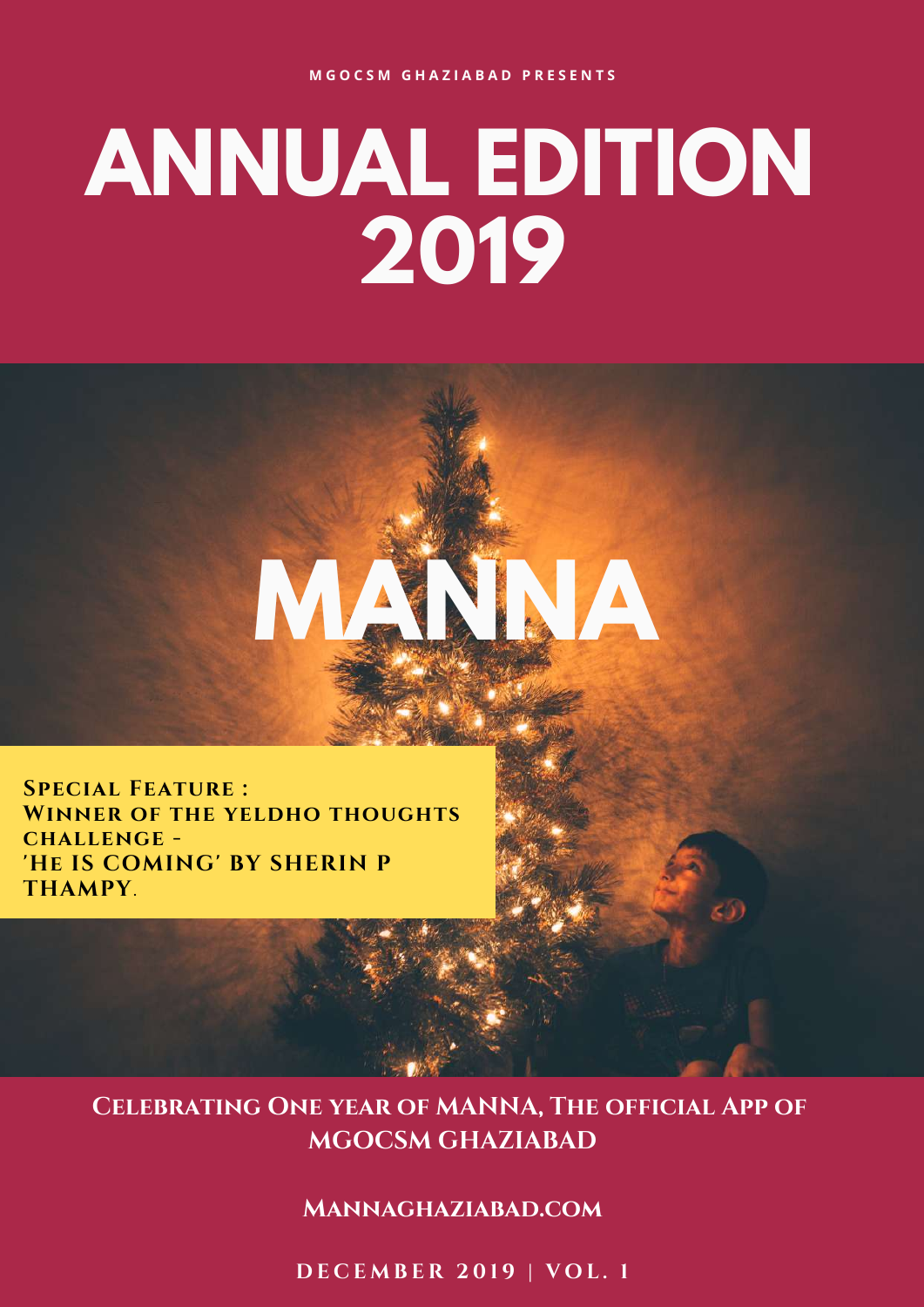## PATRON O U R



## H.H. Baselios MARTHOMA PAULOSE II, The Eighth Catholicos of the East in Malankara

His Holiness Baselios Marthoma Paulose II was enthroned as the Catholicos of the East & Malankara Metropolitan (the Supreme Head of the Malankara Orthodox Syrian Church of India) on 1st November 2010. His Holiness is the 91st Primate on the Apostolic Throne of St. Thomas.



## H.G. DR. YOUHANON MAR DEMETRIOS Metropolitan

His Grace has been elected as the Metropolitan candidate on 17th February at the Malankara Association held at Sasthamkotta. He is consecrated as Metropolitan on 12th May 2010 at Mar Elia Cathedral, Kottayam.His Grace is serving the Delhi Diocese as its Metropolitan.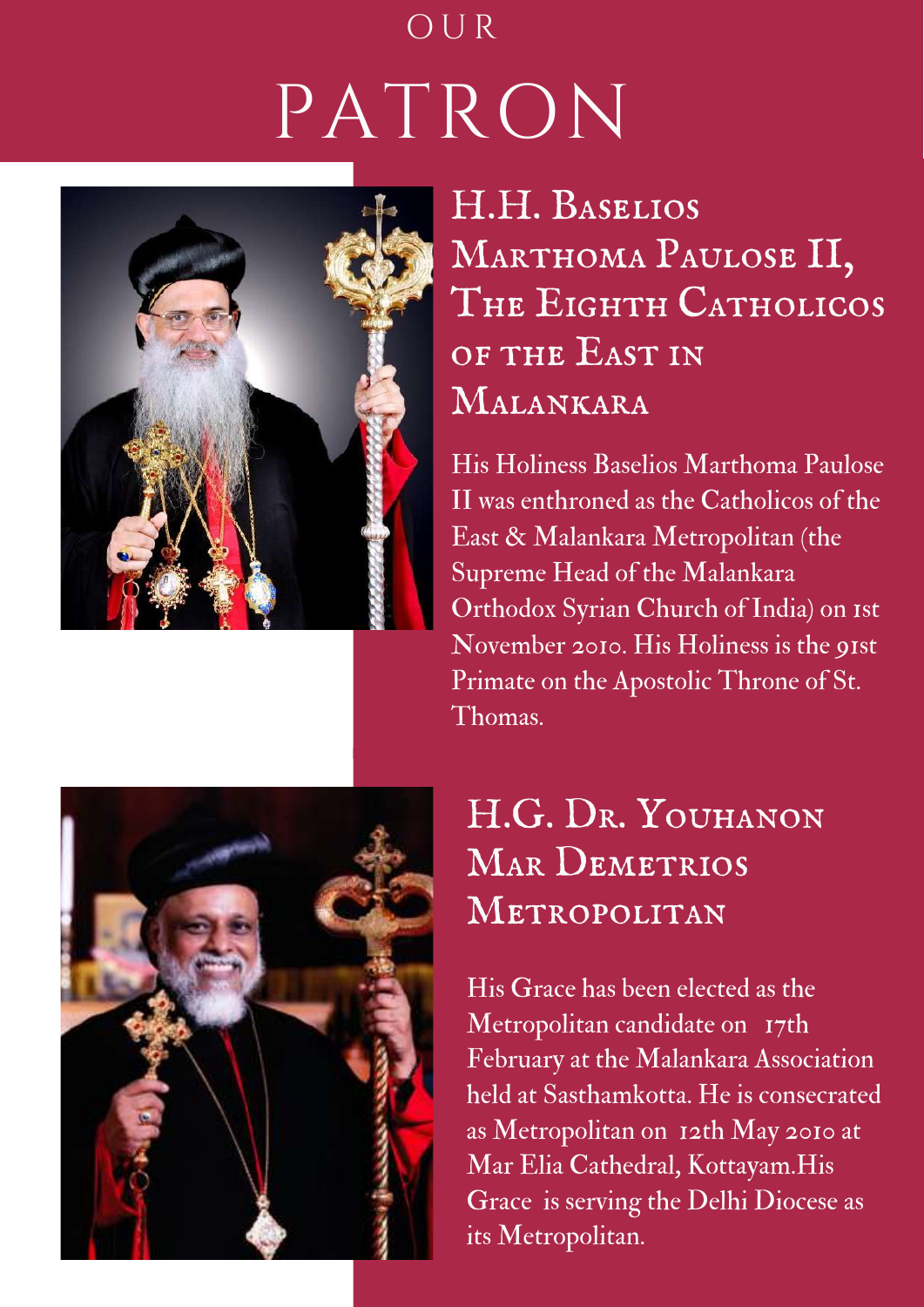## EDITORIAL DESK F R O M T H E **D E C E M B E R 2 0 1 9 | V O L . 1**

At these times when humanity is acclaimed for its scientific temperament and technological advancement, print media though highly beneficial has gradually been losing numbers in its audience. Production and distribution h<mark>ave tu</mark>rned out to be a massive task.<br>Our motive with MANNA has always been spreading the word of God and

everything associated with the same finding relevance in the present. We tried bringing it online by establishing it as a website last year so as to be able to cater to a larger audience along with providing them with infinite accessibility.

As our parish celebrates its feast going along with the feast of advent commemorating the birth of Christ at the end of this decade, it is also marking major entry into its book of history with the supreme head of the Church blessing us with his presence this year. We find this occasion as the ideal time to help rejuvenate MANNA - a small initiative under the MGOCSM unit of St.Thomas Orthodox Church, Ghaziabad - as we publish a special edition .

We are, indeed, very grateful to have felt the presence of God throughout the course of its making. Our parish priests have been providing us with constant guidance and support. We are thankful for both our contributors and readers alike who have kept this small publication afloat. We expect further cooperation from your end as we plan to take this vehicle off to greater heights.

Hoping that you will enjoy and cherish this edition, we wish our readers a Merry Christmas and a very Happy New Year!

#### **MGOCSM GHAZIABAD**

**Vicar** Fr.Shaji Mathews

**Asst. Vicar** Fr.Lany Chacko

**SECRETARY** Sneha K. Shaji

**JOINT SECRETARY** Shijin S. Mathew

> **TREASURER** Robin Reji

**Technical Head** Mathews Joseph

**Manna Team** Mannu Mathew Mathew PV Steffi Cherian Milan K Mathew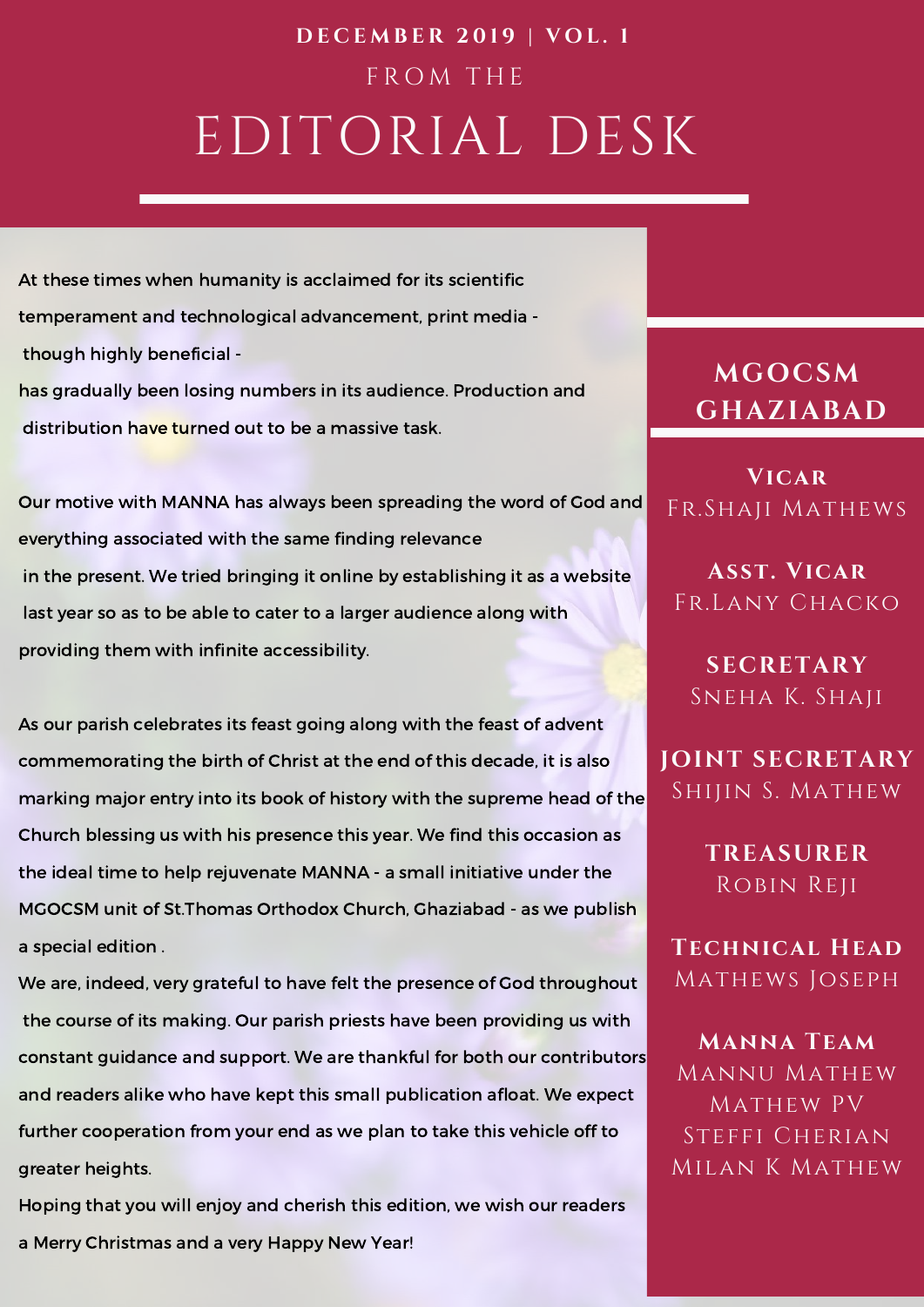## diocesan SECRETARY F R O M T H E



The Gospel of St Luke portrays a group of shepherds, who were probably the first people to learn about the birth of a Savior and who visited the new born Baby at the manger and proclaimed the divine birth in public. St. Luke "carefully investigated everything from the beginning" (Luke 1:1-4) and reported in Chapter 2: 8-20

**FR. SAJI YOHANNAN**

about the specially chosen shepherds who received the great message of universal importance.

"And there were shepherds living out in the fields nearby, keeping watch over their flocks at night. An angel of the Lord appeared to them, and the glory of the Lord shone around them, and they were terrified. But the angel said to them, "Do not be afraid. I bring you good news of great joy that will be for all the people.Today in the town of David a Savior has been born to you; he is Christ the Lord. This will be a sign to you: You will find a baby wrapped in cloths and lying in a manger." Suddenly a great company of the heavenly host appeared with the angel, praising God and saying, "Glory to God in the highest, and on earth peace to men on whom his favor rests." When the angels had left them and gone into heaven, the shepherds said to one another, "Let's go to Bethlehem and see this thing that has happened, which the Lord has told us about." So they hurried off and found Mary and Joseph, and the baby, who was lying in the manger. When they had seen him, they spread the word concerning what had been told them about this child, and all who heard it were amazed at what the shepherds said to them. But Mary treasured up all these things and pondered them in her heart. The shepherds returned, glorifying and praising God for all the things they had heard and seen, which were just as they had been told".

I really wonder why the angels appeared to a group of unnamed shepherds at night outside a small village called Bethlehem to proclaim a message of universal importance.

Shepherds were poor people who watched over their flock, a job which lacked any sense of respect or dignity from the society. It was perceived to be the last resort for a jobless man. However, shepherds were tough, tough in every sense of the word. They had to stay up all night and all day in order to deal with troublesome animals, fight wolves, lions, and bears to protect his flock. Moreover, shepherds were intimidating. Bishop Craig Satterlee writes, "Society stereotyped shepherds as liars, degenerates, and thieves. The testimony of shepherds was not admissible in court, and many towns had ordinances barring shepherds from their city limits. The religious establishment took a particularly dim view of shepherds since the regular exercise of shepherds' duties kept them from observing the Sabbath and rendered them ritually unclean. The Pharisees classed shepherds with tax collectors and prostitutes, persons who were "sinners" by virtue of their vocation." Hence, they belonged to the lower ranks of the society.

But the question remains: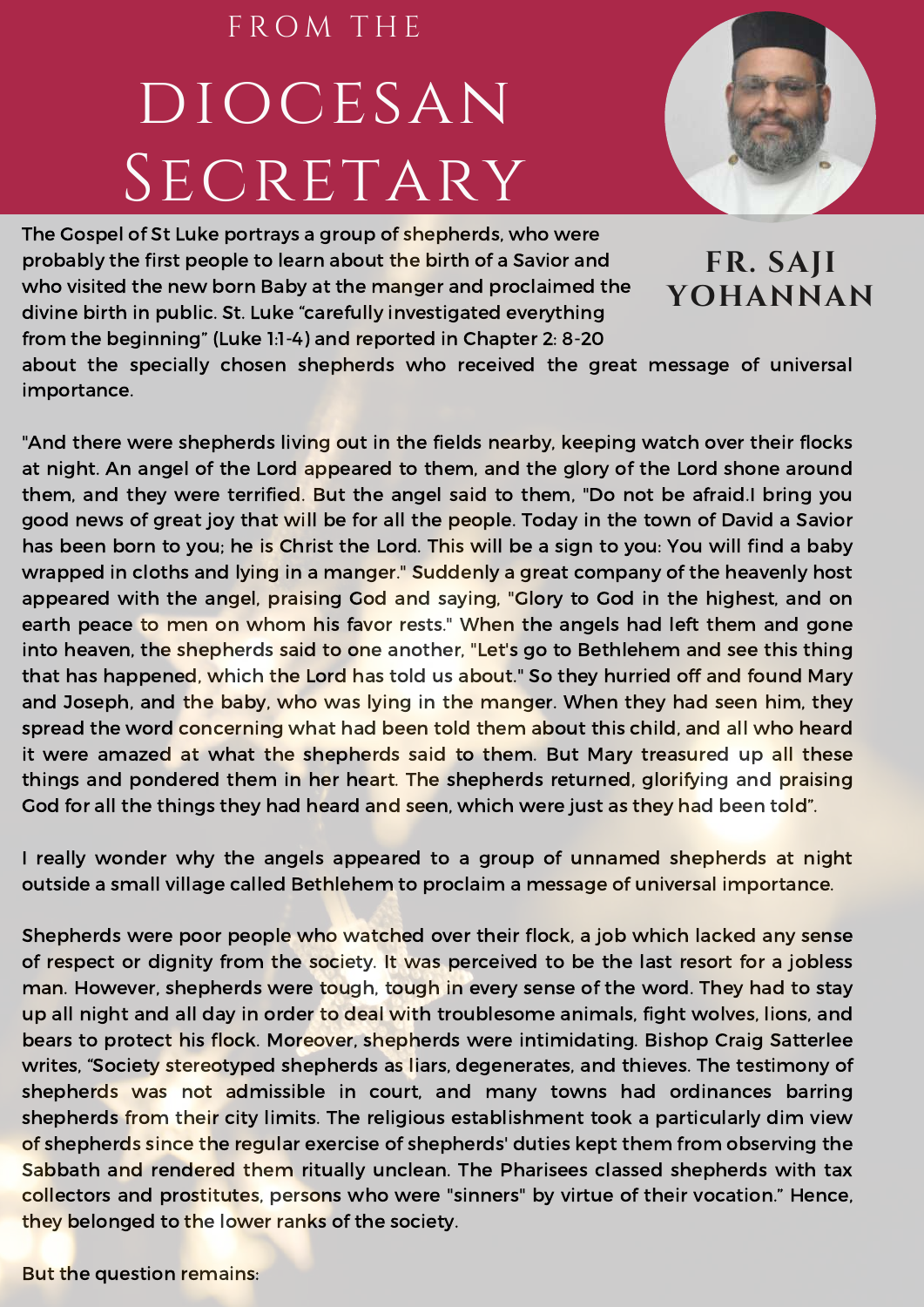#### Why shepherds?

One could argue that the conception and birth of Jesus Christ was the greatest event in history. God had become a human being, was born in Bethlehem, and was named Jesus. Yet, this good news was proclaimed by angels to these shepherds. If protocol demands, the news of this importance should have been told to the highest authorities in the region, not the world. It should have been announced by the angels to Caesar Augustus in Rome? or to the Roman Governor Quirinius or King Herod? Why didn't they appear to the Jewish high priest at the Temple? Again the question remains, why shepherds?

The Mishnah, a collection of documents recording oral traditions governing the lives of Jewish people during the period of the Pharisees, considers the possibility that these were not shepherds of ordinary sheep. Alfred Edersheim (1825-1889) provides a fascinating answer to our question in his book' The Life and Times of Jesus the Messiah. Writing about these shepherds, Edersheim referenced the Jewish Mishnah. One regulation in the Mishnah "expressly forbids the keeping of flocks throughout the land of Israel, except in the wildernesses - and the only flocks otherwise kept, would be those for the Temple-services" .

Jerusalem and Bethlehem, and their surrounding fields were not in the wilderness where ordinary flocks of sheep were kept. Therefore, according to the Jewish regulations, the flocks under the care of the shepherds near Bethlehem must have been "for the Temple-services." These shepherds watched over sheep destined as sacrifices in the Temple at Jerusalem.

Here lay the significance of the Shepherds of Bethlehem. If the flocks of sheeps are kept for the temple services; the shepherds watching over it are also specially chosen for the purpose and not like the nomadic ordinary shepherds of Bethlehem. Edershime wrote, "…everything points to these shepherds watching over sheep used for sacrifice. What would they have thought when they heard: 'Today in the town of David a Savior has been born to you; he is Christ the Lord' " (2:11). The message of the angels signified, among other things, that the time of animal sacrifices would soon end. The offering of Jesus Christ, the Savior would soon take place. It is no wonder that these shepherds "glorifying and praising God for everything they had heard and seen". This clearly resonates with the celebratory spirit of Christmas, a traditional time for celebrating the birth of Jesus Christ. Let's remember why he came – not only to live but also to die – the perfect sacrifice for sin, once and for all.

Like the Shepherds of significance, we all are specially chosen for God's purposes and are dignified enough to hear the good news from God and to proclaim to the world. As the chosen shepherds heard the good news and travelled far to see the incarnated God, let us also set for a search in our life to see the divine Child. Let us hurry and join the shepherds saying:

"Glory to God in the highest, and on earth peace men and women, on whom his favor rests"

#### **D E C E M B E R 2 0 1 9 | V O L . 1**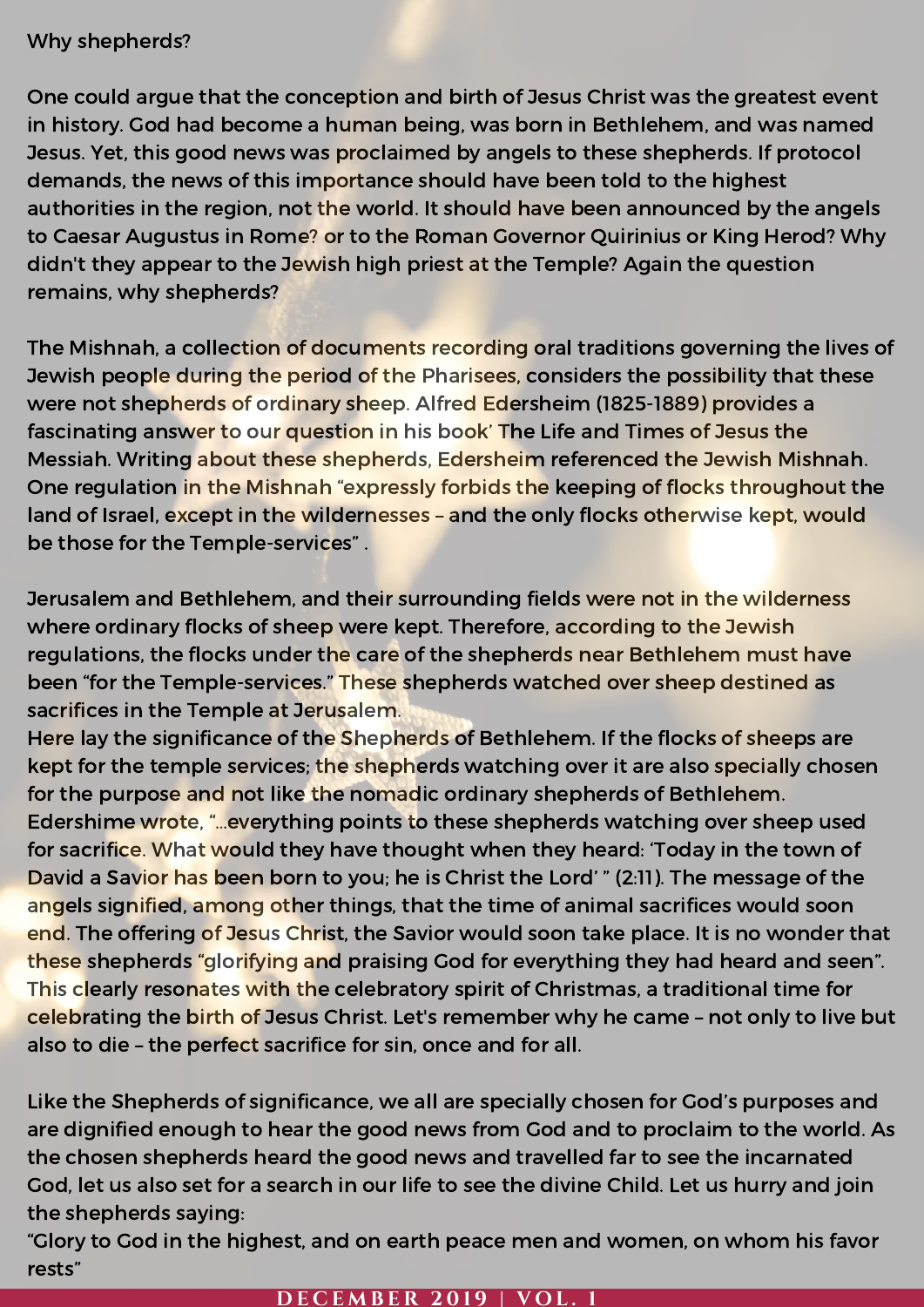## He is Coming

#### **SHERIN P THAMPY DWARKA**

The beautiful season of advent is here!

Just close your eyes and ask yourself a few questions Do I really love Jesus?

Am I really thankful to him?

Do Iattend the Holy Mass ? Do I prepare myself for the Mass?

And only you yourself knows the right answer.

When you look at the cross you think God used to love us so much back then but when you see the Holy Eucharist you see how much god loves you NOW.

Holy Eucharist helps us to unite with God and it separates us from sin. My God is HERO

Holy

**Eucharist** 

Real

One

He is coming !

People will try to pull you down , people will not be in favour of you, situations may go wrong but you should know this is not permanent the tables will turn because our God is the God of justice. He is coming!

That door might have got closed.That career might have got ruined.But you should have faith because our God is the God of the impossible.Faith doesn't mean that God changes your situation sometimes it means he changes you .

He is coming !

God sees beyond our sins and inabilities. And he gives us more than we deserve.Faith is not knowing what the future holds but knowing who holds the future.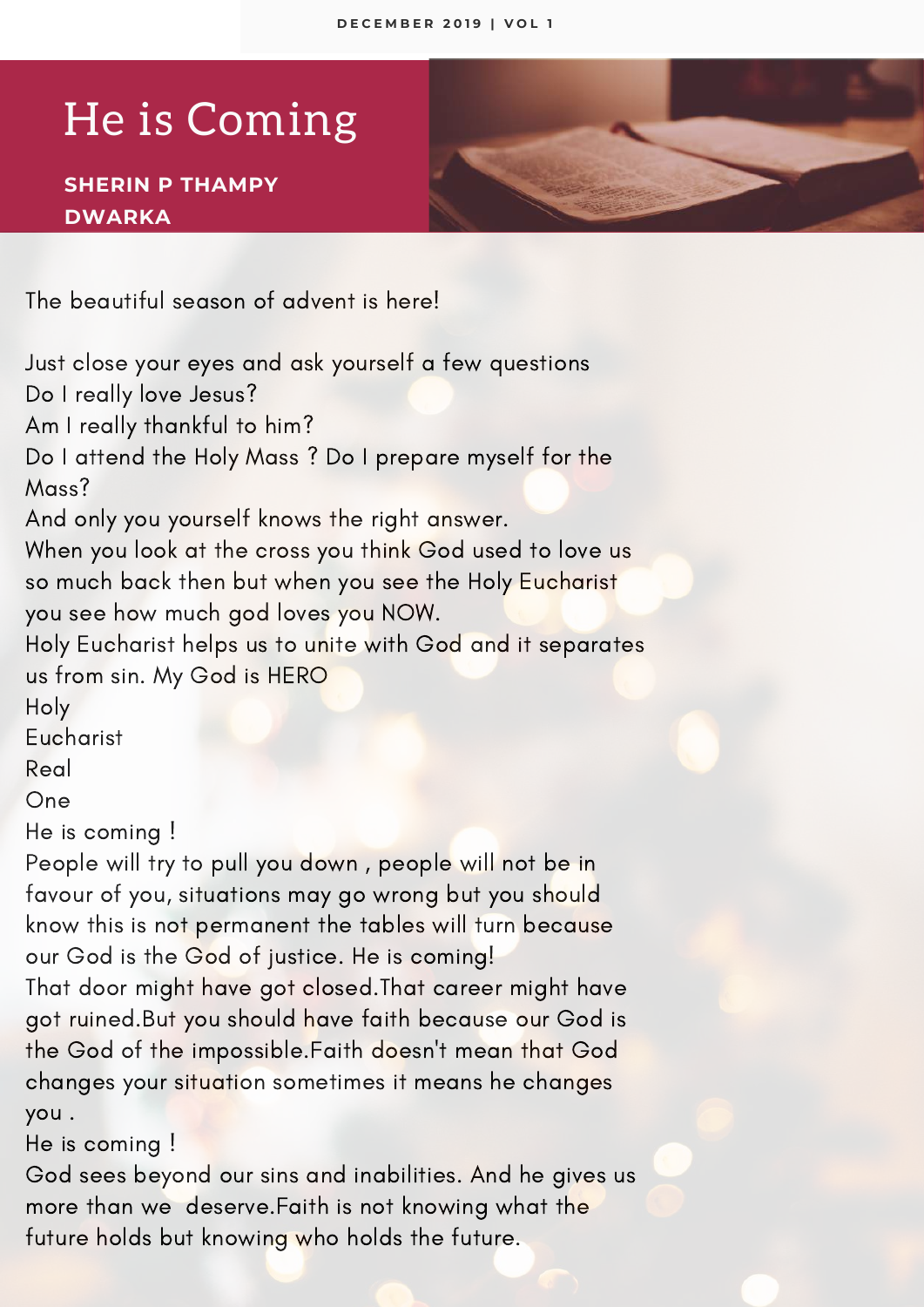# **CELESTIAL ADIEU**

#### **BY C.I George**

Gabriel was gloomy. He fanned his wings haltingly and fixed his face towards the Elohim reverently, covering his face

occasionally to escape the piercing beams of light that was emitting from the Eternal. Atmosphere was pregnant with expectations.

Darkness devoured

the Earth. Chosen Prophets of the Elohim were ignored. False prophets ruled the roost.

'This should not be so' thundered the Elohim. How I

wanted not to destroy Sodom and Gomorrah. But.. "she and her daughters were arrogant,

overfed and unconcerned; they did not help the poor and needy. They were haughty and did detestable things before me." Passing years will be detrimental. I need to go in the midst of my dear children.

Moses watched the Eternal expectantly. May be my presence will be of a solace to the earthlings. I implore Thee to allow me to visit the planet earth and make them understand…. Moses conveyed his mind with all humbleness. Everything is scripted. Elohim was laid in the sepulchre

to be opened through the womb. Elohim shrank to be a form. Heavenly Vault was opened ready to be implanted and deposited in a human female. Gabriel started to narrate. 'Oh the High, You sent me to

Daniel'. You made me to interpret the dreams of Daniel. You entrusted me mighty things. I pray You Lord, not to visit the earth planet. Your righteousness is supreme. Your kingdom is the kingdom of

hope and life. Give Your mirror images more time to bend their ways. "

Gabriel, hear me: "I the Lord search the heart and examine the mind, to reward each person according to their conduct, according to what their deeds deserve."

it is my supplication dear Mighty, you made me to

guard the Tree of Souls, please allow me this time to take guard of your soul before handing over to the Angel of Conception. Let me allow shielding you while you are there in the midst of your dear ones on the earth!

Celestial bodies altered its path and unhinged.

The expansive and the universe decidedly took a new turn. Prophets read and read the Scriptures. By narrowing the eyes and persistent reading

of the Scriptures, to find out the reason for the deviation of stars, eyes of prophets hurt more and more.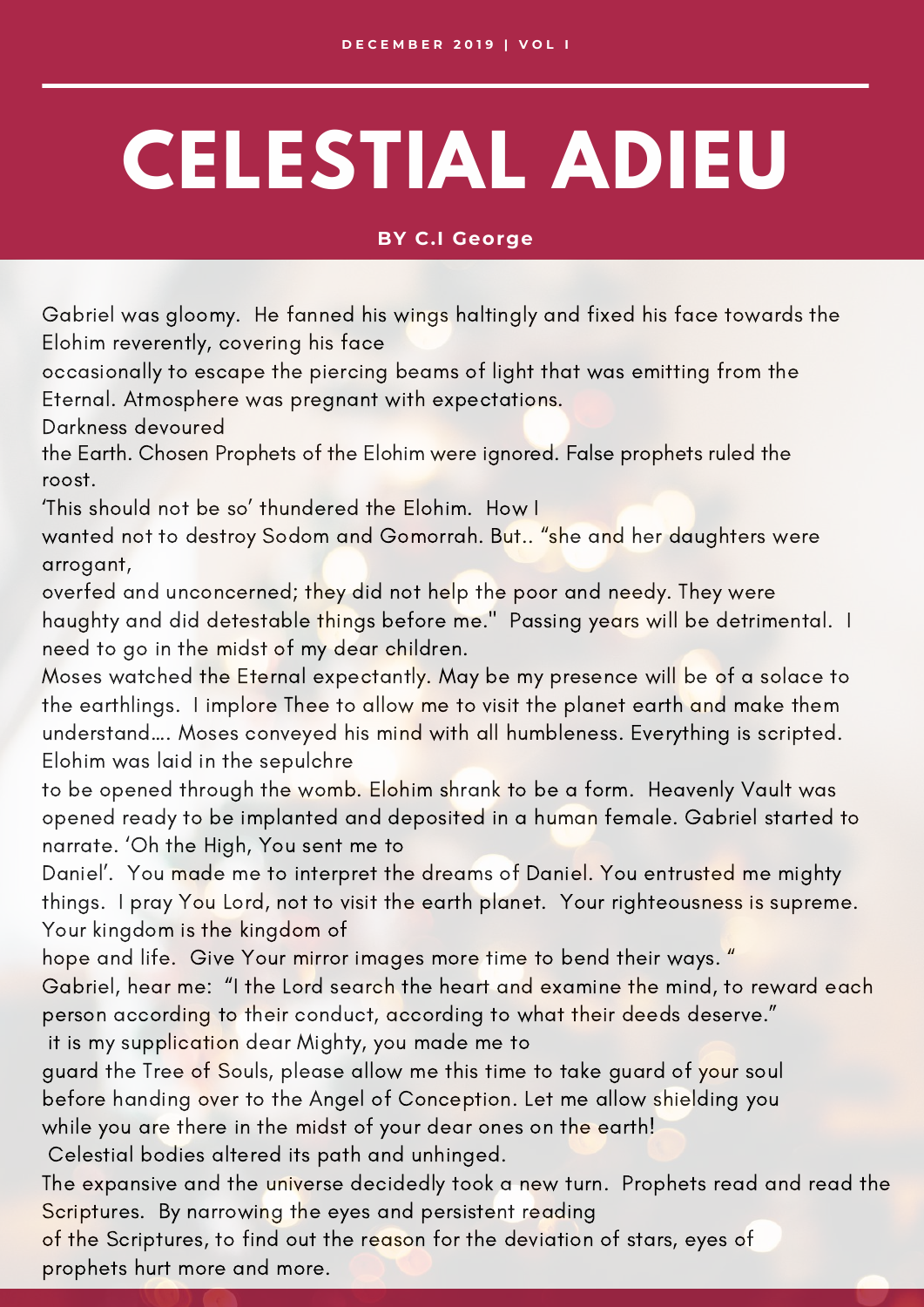There must be a reason. The time is ripe. King of the Universe is going to visit the earth. Scriptures definitely said

so. Aaron's lineage is going to receive good news of blessings.

Prayers of devout and godly Zachariah and Elizabeth were touching the Heaven

like a pillar of cloud. Emancipation from the bondage of barrenness needs to be broken. Angel of Conception was waiting with bated breath the arrival of John.

Gabriel took a soul from the Tree of Souls and

reverently handed over to the Angel of Conception.

The lot for once in a life time honour of burning

the incense fell on Zechariah. That was

the apt time.

Gabriel slowly and slowly entered into the Altar.

Beloved Zechariah, I am here because of the Supreme. Your prayers have been answered.

Owner of the Universe has chosen you and Elizabeth to bear a son who would be the harbinger of Messiah as prophesied in the Scriptures. Your son will be filled with the

Holy Spirit and will declare the arrival of our Lord.

Omnipresence was ready to be entered to the womb

of a woman. As a final appeal, Gabriel tried to dissuade the Powerful. The decision of Yahweh was unalterable… The condescension of God to be a human being and

the manifestation of Love was to be born of a mortal woman was definite. Suffering,

temptations and pain need to be judged by the world and to be shouldered the sins of the world was sure. The love and willingness of God to die for mankind was firm and unshakable. Angels appeared and declared the immense visit of

the Elohim to the fallen land. Cherubim started a humming. A painful and melodious sound filled the Heavenly abode. The palpable anguish was present on the cherubim.

Heavenly Father looked the mass compassionately.

Moses and Elijah ceased of the situation. Their glance of mercy soothed heavenly congregation to a limit. Cherubim took a cheerful note.Dejection and delight mixed and cherubic assembly laughed and wept together…. Most High put the seal on the command and Gabriel became the tongue. Your wish may be fulfilled. Go and give the Good News to Mary! Waves of cheerfulness passed through the Heaven

like an uncontrollable whirlwind.

Gabriel whizzed to Nazareth. Mary was kneeling and praying to the Most

High as usual. Oh, Mary! stop being afraid. You have found

favour with God. Listen! You will become

pregnant and give birth to a Son. He will be great and will be called the Son

of the Most High...I am the Lord's servant. Let it be so, Mary replied.

God made manifest in human form. Womb of Earth was opened.

Jesus….God…Son of God…God Himself…. walked on the

earth..Moses started praying as usual. He was waiting the Supreme to be joined in the Unity! Moses and Elijah watched the heavenly throne. The Most High was still there on the throne!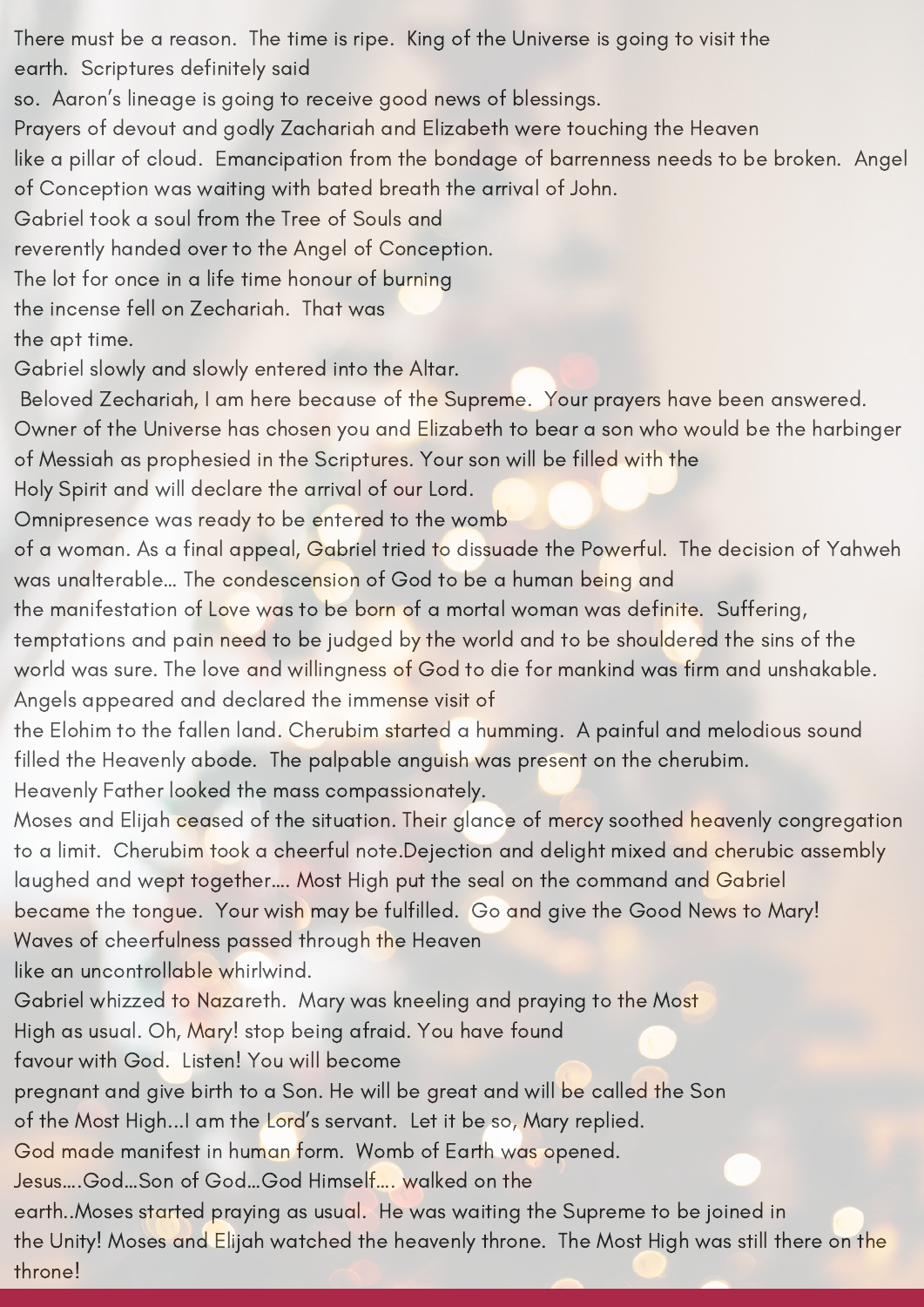

**D E C E M B E R 2 0 1 9 | V O L I**

### THE FLIP POINT BY SHIJIN S. MATHEW

**HOST PARISH** MGOCSM GHAZIABAD AT LOGOS 2019

Before starting with this let me tell you that this is a real story and how it really changed my perspective about destiny and god's plan (or at least what I think was God's Plan for me).

From my childhood I was obsessed with Linkin Park and The kind of Music they made, which I am sure that every kid from the nineties might have heard. Their lead singer Chester Bennington took his own life, which shook me to my soul and it is still hard for me to believe that someone who had everything or could have everything took his own life. I mean he sang many songs that had many life lessons. What could have gone wrong? I got to know that he was suffering from Depression, which could be explained to the mass as the mental poison , which eats you and makes you feel so heavy from the burden of sorrow that can't be explained to another person, you will cry till your eyes get swollen and all your tear glands would dry up but you will not understand the reason why you are so sad . The brightest of Sun could not light up the darkness in your heart. That sounds terrible right? But the fact is one in every ten people in this world are going through this.

So, I started working in a BPO for and the Job was really good I mean for the fact that there was 3 hours of compulsory Game time. Yeah, who wouldn't love it right? It was on the first day that I met a guy who was a little older than the guys who were there to join but was Young at heart and all he was interested in was playing games when everyone was there for the salary and kept on asking about the salary.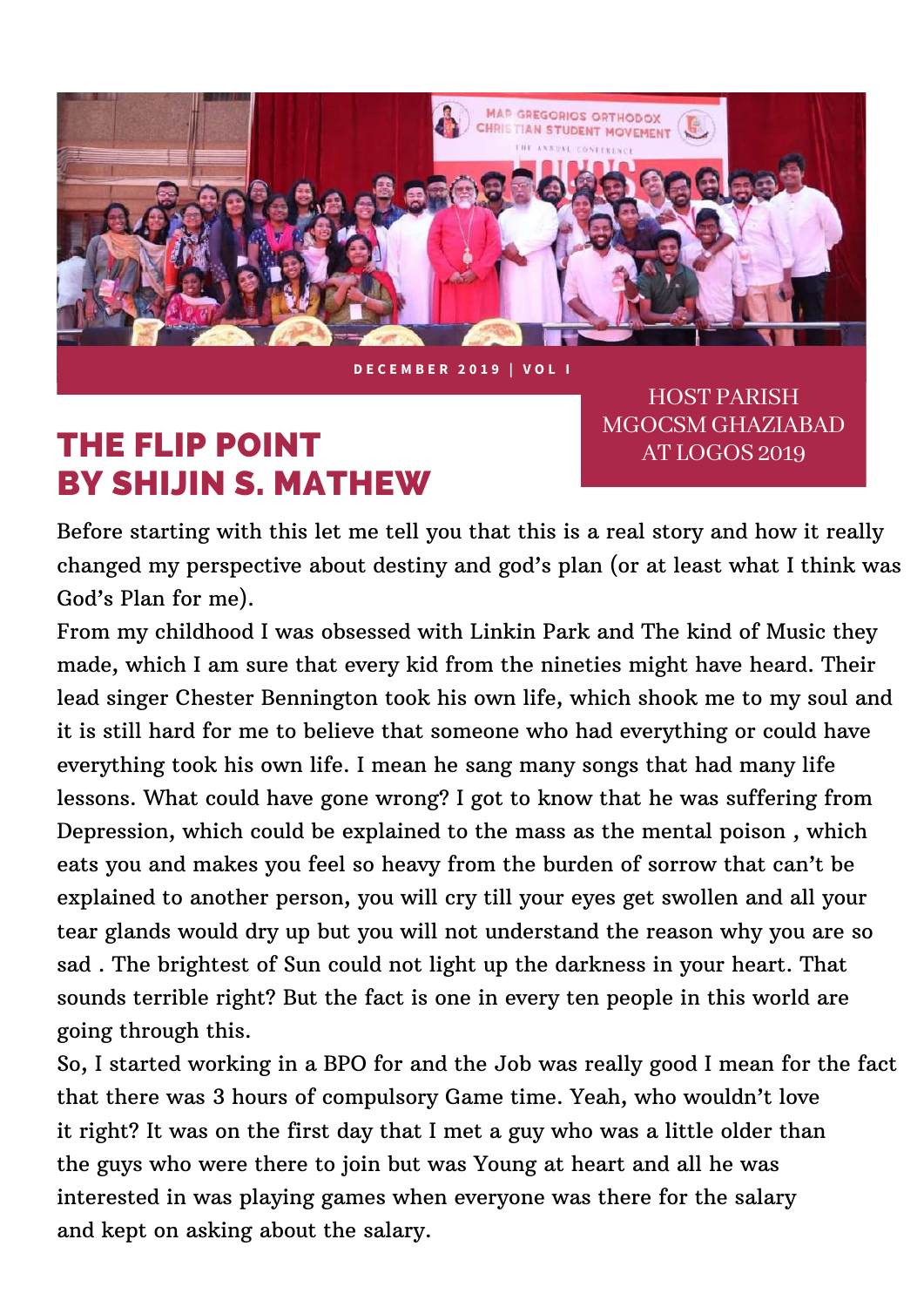

SESSION BY COR EPISCOPA PHILIP THOMAS FOR EAST ZONE MGOCSM MEMBERS

During the ten hours of shift we got

long one hour breaks and we both talked about everything under the sun and even talked after the shift hours and stayed in the compound for a while that's when I knew that he had a decade of experience in this field and made money which was six times the money he is making now, Okay that made me curious. In my head like usual, I had a team meeting with my different alter egos and each of them had different questions. So I asked him what did go wrong. So he tells me a long Story how he "Failed to die too", All his life he had been failing not even a single time he had a victory.

The closest he came to happiness was to see his parents healthy and happy , His dad had a business which to his destiny and like a cliché to every tragic story was meant to go bankrupt. He ended up in a janata flat within days from where like a hero he managed to buy his own house from all the work he had been doing. But the temptations in life never stops its like a video game if you are going the right way then only the enemies will show up. So this guy's mom she becomes sick and his Dad he met with an accident. His only relief in this life - the love of his life who promised to never leave his side left him. His office gets raided by the police and was charged for scamming people. Within one month span he lost everything he had that kept him sane. Now is the time when the "joker" from the "Dark knight" what once said becomes true "All it takes is one bad day to reduce the sanest man alive to lunacy. " He called up everyone he knew if someone could get back to him and talk but there was no one close enough with whom he could share how he felt. But as I said earlier this was the moment for darkness to crawl inside him and it did. All he could think every time was how he had failed himself as a person. Disappointed in himself he sits in the bathroom and puts a sharp cut on his hand with a blade from his shaving kit and written on the mirror let me see if the death could fail me with the blood oozing out his blood vessels and fainted inside but he failed there too, And wakes up at a hospital and sees all the people he thought would never show up and his father tells him that " why are you tensed kid, Let me do the thinking you chill and live your life". After telling this all he cries, but this darkness it haunts you once you are alone he says all this thoughts it comes up again and again and makes him suicidal but this past week he had someone to talk and to laugh with and today was my last day and he thanked me while we parted our ways and goes on adding that he started reading the "Bible" few weeks back and never thought that a Christian person would help him when he needed someone. I said I never mentioned "bible" or any scripture for that matter he says its not what you said but what the one above us decided for us. For me that was "the flip point" where my entire viewpoint about "god's plan" and how the world works changed.